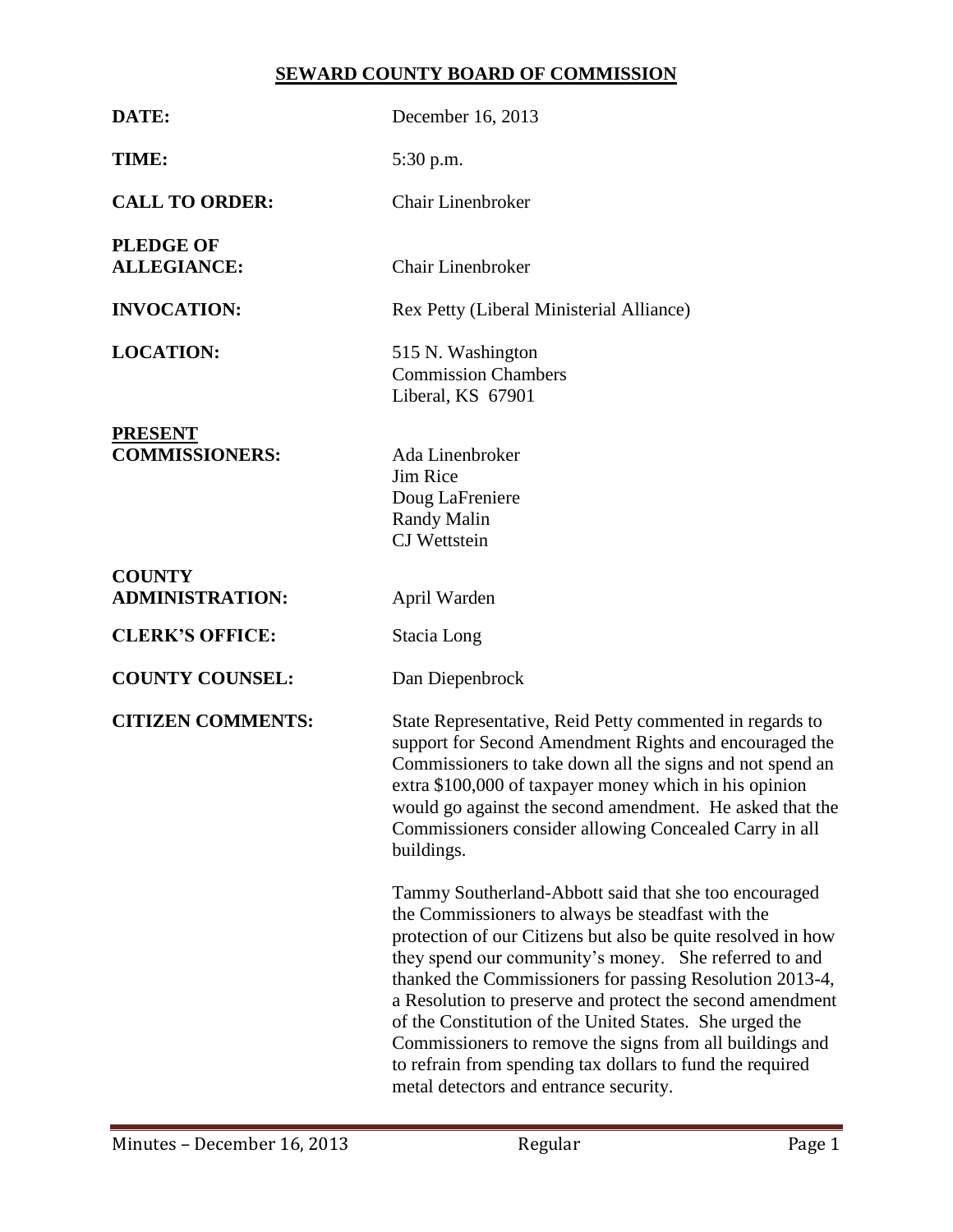#### **1. APPROVE AGENDA: ADDITION/DELETIONS**

**Commissioner Malin moved to approve the agenda. Vice Chair LaFreniere seconded the motion; motion carried 5-0.**

## **2. CONSENT AGENDA**

| <b>ITEMS</b>            | <b>DATE</b>       | <b>AMOUNT</b> | <b>NUMBERS</b> |
|-------------------------|-------------------|---------------|----------------|
| <b>Minutes</b>          | December 2, 2013  | N/A           | N/A            |
| Payroll                 | December 9, 2013  | \$308,004.18  | N/A            |
| Payroll (Sage/OK)       | December 9, 2013  | \$18,126.17   | N/A            |
| Vouchers                | December 16, 2013 | \$420,384.45  | 153923-154210  |
| <b>Crossing Permits</b> | 2013-18 & 19      |               |                |
| Abates                  | \$31,072.42       |               |                |
| <b>Escapes</b>          | \$35,769.79       |               |                |

#### **REQUISITIONS**

| <b>DEPARTMENT</b>    | <b>ITEM</b>     | <b>VENDOR</b>         | <b>AMOUNT</b> | <b>LINE ITEM</b> |
|----------------------|-----------------|-----------------------|---------------|------------------|
| Jail                 | TS monitor      | <b>KSA</b> Industrial | \$5,132.00    | 3-330-31100-481  |
|                      |                 | Doors                 |               |                  |
| <b>Event Center</b>  | PTAC Heat & Air | Luck                  | \$1,029.50    | 3-100-38800-279  |
|                      | Unit            | Refrigeration         |               |                  |
| <b>Rural Fire EQ</b> | 3 Motorola      | Motorola              | \$\$4,496.40  | 3-225-32410-279  |
|                      | Radios          |                       |               |                  |

#### **Commissioner Rice moved to approve the Consent Agenda. Commissioner Malin seconded the motion; motion carried 5-0.**

#### **3. NEW EMPLOYEES**

None present.

#### **4. X-TREME FITNESS UPDATE & REQUEST**

Mr. Abbott was not present for this item.

**Vice Chair LaFreniere moved to table the item till the next meeting. Commissioner Malin seconded the motion; motion carried 5-0.**

### **5. UNCOLLECTABLE/RECEIVABLES WRITE-OFFS Health Department**

**Commissioner Wettstein moved to approve the write-off of receivables for the Seward County Health Department that were incurred before January 1, 2012 in the amount of \$4,971.48.** 

#### **6. ROAD & BRIDGE EQUIPMENT BIDS Motor Grader**

Minutes – December 16, 2013 Regular Regular Page 2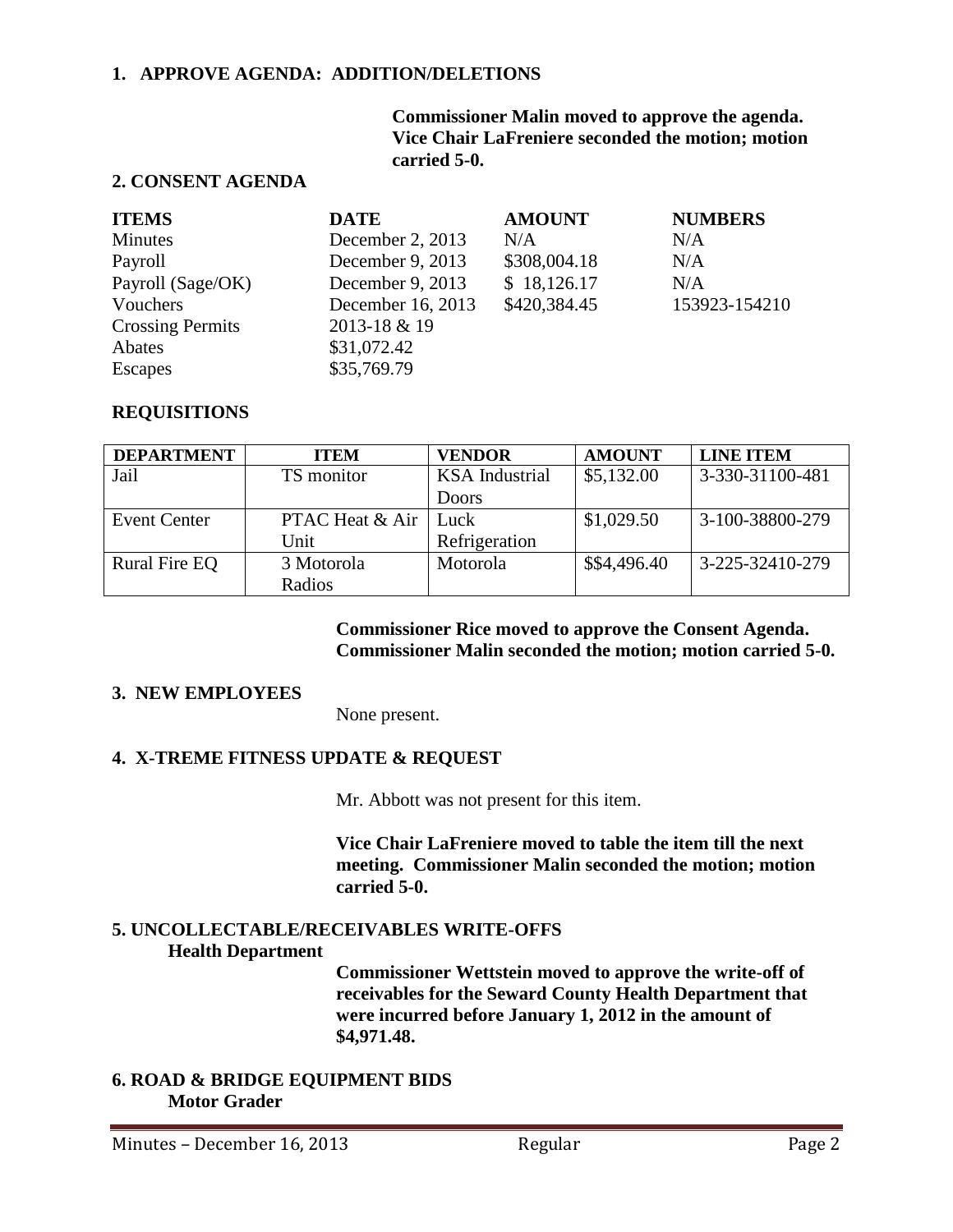|                                  | As published in the High Plains Leader & Times on Monday,<br>December 2, 2013 and Monday, December 9, 2013. At 2:00pm on<br>Thursday, December 12, 2013, bids for 1 Motor Grader were<br>opened and read allowed in the County Clerk's Office. Two bids<br>were turned in for consideration. |                                                                                                                                                                                                                                                      |
|----------------------------------|----------------------------------------------------------------------------------------------------------------------------------------------------------------------------------------------------------------------------------------------------------------------------------------------|------------------------------------------------------------------------------------------------------------------------------------------------------------------------------------------------------------------------------------------------------|
|                                  | 1. Berry Tractor<br>2. Foley Equipment                                                                                                                                                                                                                                                       | \$253,400.00 no trade allowance<br>\$237,467.06 no trade allowance<br>\$162,867.06 with trade                                                                                                                                                        |
|                                  | Equipment with the trade.                                                                                                                                                                                                                                                                    | Tony Herrman recommended the bid be awarded to Foley                                                                                                                                                                                                 |
|                                  |                                                                                                                                                                                                                                                                                              | <b>Commissioner Rice moved to accept the bid from Foley</b><br>Equipment in the amount of \$162,867.06 with trade in. The<br>funds are to come from the Road & Bridge Equipment fund.<br>Commissioner Malin seconded the motion; motion carried 5-0. |
| <b>Truck</b>                     | As published in the High Plains Leader & Times on Monday,<br>December 2, 2013 and Monday, December 9, 2013. At 2:00pm on<br>Thursday, December 12, 2013, bids for 14X4 Truck were opened<br>and read allowed in the County Clerk's Office. Three bids were<br>turned in for consideration.   |                                                                                                                                                                                                                                                      |
|                                  | 1. Chrysler Corner<br>2. Stu Emmert's<br>3. Foss Motor                                                                                                                                                                                                                                       | \$25,500.00<br>\$28,549.00 - \$1,000 trade allowance<br>\$24,879.00 - \$1,021 trade allowance                                                                                                                                                        |
|                                  | C2500 with 243,000 miles.                                                                                                                                                                                                                                                                    | Herrman recommended the bid be awarded to Foss Motor in the<br>amount of 23,858.00. He advised that the trade in was a 1995                                                                                                                          |
|                                  | motion; motion carried 5-0.                                                                                                                                                                                                                                                                  | <b>Commissioner Rice moved to approve the bid from Foss Motor</b><br>Company in the amount of \$23,858.00 out of the Road &<br>Bridge Equipment Fund. Commissioner Malin seconded the                                                                |
| <b>7. GAL CONTRACTS</b>          |                                                                                                                                                                                                                                                                                              | <b>Commissioner Wettstein moved to approve the Annual</b><br><b>Guardian Ad Litem Professional Legal Services Contracts with</b><br>Christine Larson, Lynn Koehn and Barbara Nash. Vice Chair<br>LaFreniere seconded the motion; motion carried 5-0. |
| 8. GREAT PLAINS DEVELOPMENT DUES |                                                                                                                                                                                                                                                                                              |                                                                                                                                                                                                                                                      |
|                                  | <b>Commissioner Wettstein moved to approve the 2013 County</b><br>Membership to Great Plains Development in the Amount of                                                                                                                                                                    |                                                                                                                                                                                                                                                      |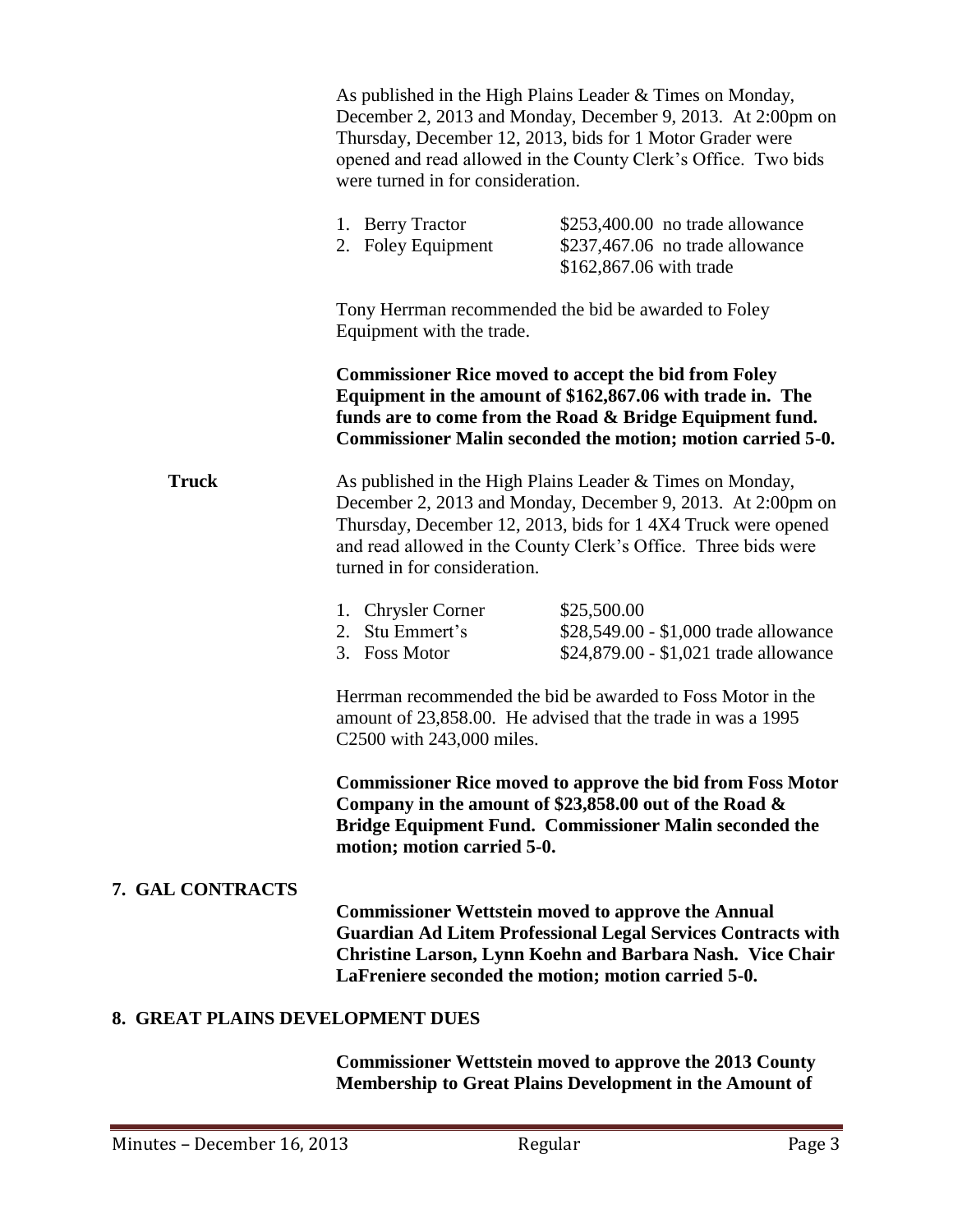### **9. CONCEAL CARRY IN COUNTY BUILDINGS**

Two years ago, prior to the law change, the County began discussions with Judge Ambrosier and staff to address security needs in the County Courthouse. A committee met to develop a plan to meet security needs. At budget planning, the County Commissioners allocated \$100,000 in the budget to start the process implementation of adequate security measures for the Seward County Courthouse which houses the County's Judicial Offices of District Court, County Attorney's Office, Juvenile Corrections and Cimarron Basin Community Corrections.

As per the conceal carry law HB 2052 the County submitted a plan to the Attorney General for an extension for the Seward County Courthouse. Judge Ambrosier, District Court Clerk, County Commissioner, County Administrator and Sheriff McBride met in an open work session to review the status of all county buildings, hear recommendations, and have discussion as to how the County would like to proceed in meeting the state law regarding Conceal Carry. Discussions from the work session were to exempt all County Buildings, with the exception of the Law Enforcement Center and Seward County Courthouse.

After much discussion on this issue, the following motion was made.

**Commissioner Wettstein made a motion regarding the concealed carry of firearms in county buildings in accordance with HB 2052, and to Adopt Resolution 2013-16 that will permit concealed carry in all buildings except for the following:**

> **County building known as Seward County Courthouse, located at 415 N Washington Ave, Liberal Kansas.**

**And**

**County Building known as Seward County Law Enforcement Center, Located at 501 N Washington Ave. Liberal, KS** 

**Vice Chair LaFreniere seconded the motion;**

The item was then discussed further.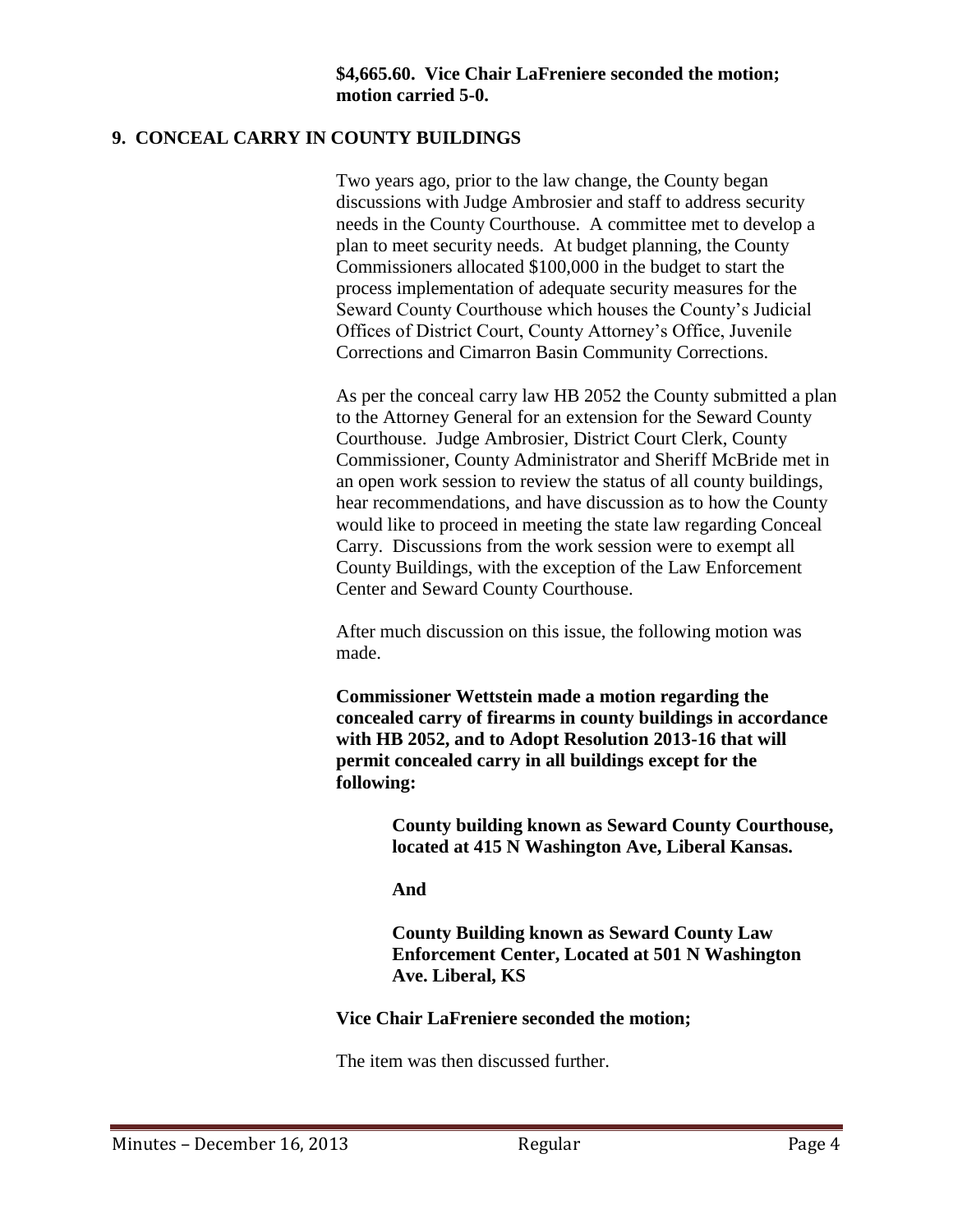It was pointed out that it is the Authority of the Sheriff to decide to limit concealed or unconcealed carry into the Law Enforcement Center. It is also the authority of the Chief District Judge of the 26<sup>th</sup> Judicial District to decide to limit in the Courtrooms at the Courthouse.

Diepenbrock said he feels that the County was treading on new territory, but the State Statute clearly defines adequate security Measures.

Legal Counsel, Dan Diepenbrock said a decision regarding concealed carry was of the utmost urgency because it is the last regular scheduled meeting for the Commission for 2013. With the December  $31<sup>st</sup>$  deadline, he suggested that an attempt be made to adopt a resolution to address this issue.

Diepenbrock then read an excerpt from Resolution 2013-16 which was amended from its original form, to read as follows.

**WHEREAS**, it is in the desire and intent of the board to comply with and timely implement the mandates of H.B. 2052 by adoption of this resolution.

## **NOW THEREFORE, IT IS RESOLVED**, as follows:

### **Section 1:**

A person licensed to carry a concealed firearm in accordance with Kansas law shall be permitted to carry in all county buildings.

## **Section 2:**

Nothing in this resolution shall limit the ability of the Seward County Sheriff's Office from prohibiting concealed or unconcealed carry into any secure area of the Law Enforcement Center located at 501 North Washington Avenue, Liberal, Kansas, as determined by the Sheriff of Seward County.

### **Section 3:**

Nothing in this resolution shall limit the ability of the Chief District Judge of the  $26<sup>th</sup>$  Judicial District from prohibiting concealed or unconcealed carry into courtrooms or ancillary courtrooms at the courthouse located at 415 North Washington Avenue, Liberal, Kansas, if other means of security are utilized, in compliance with H.B. 2052.

## **Section 4:**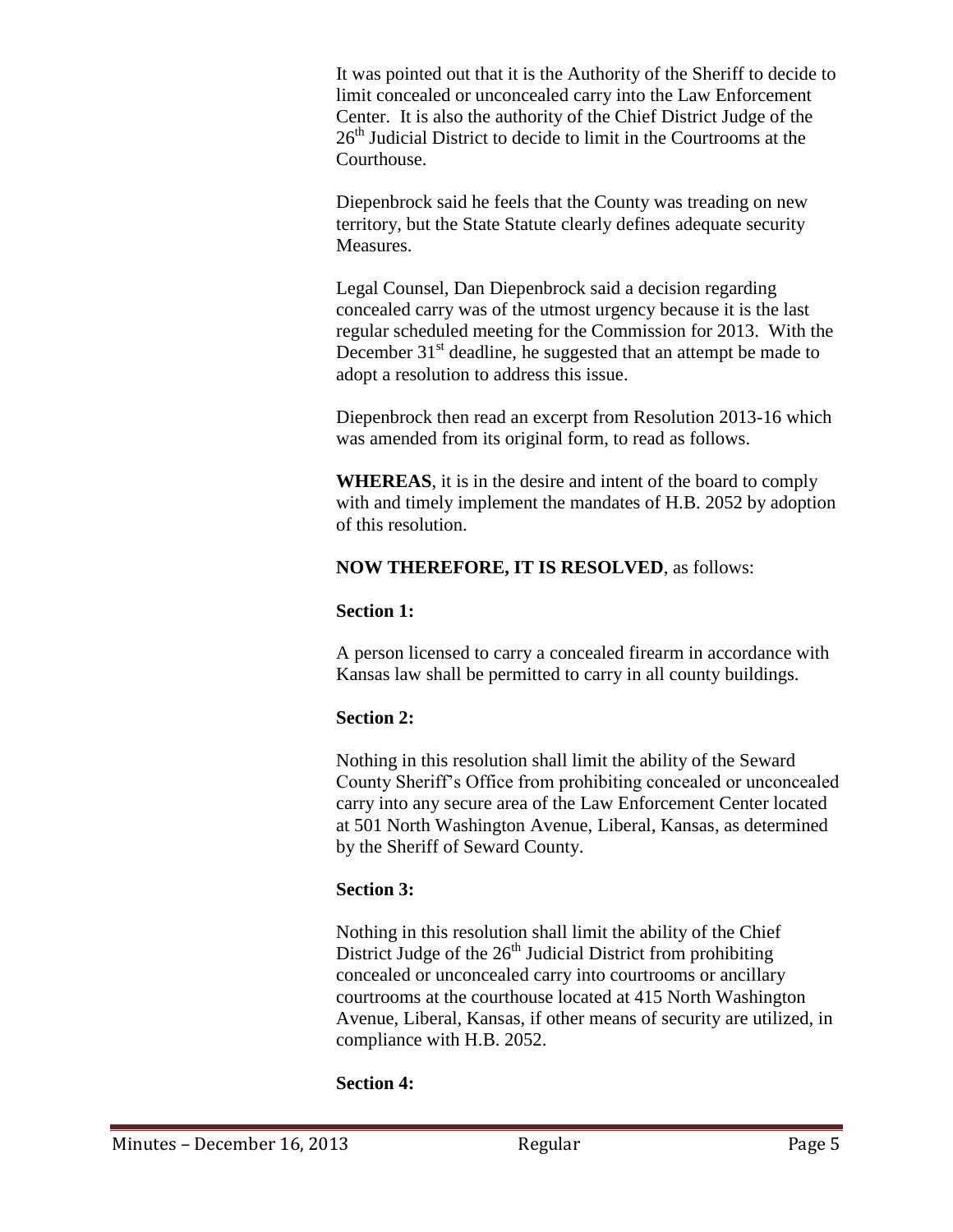Nothing in this resolution shall limit the ability of the board from restricting by implementation of personnel policies a county employee's concealed carry of firearms on county property.

### **Commissioner Wettstein moved to approve Resolution 2013-16 as read by Legal Counsel. Vice Chair LaFreniere seconded the motion; motion carried 5-0.**

To see Resolution 2013-13 in its entirety, see page 9.

## **10. KANSAS NATURAL RESOURCES COALITION**

After discussion on this item, April Warden, County Administrator was directed to research exactly how much the county has paid to the KNRA and how much we owe. She will bring it back before the commissioners in a later meeting.

### **11. SPRINGFIELD CEMETERY**

Commissioner Wettstein advised that he was approached by the landowner where Springfield Cemetery is located. The Landowner said that he would be willing to mow and maintain the grass around the Cemetery if the County would be willing to purchase the seed and plant it. Commissioner Wettstein estimated the cost to be approximately \$1,000.00 to seed a 7 acre corner.

This item was tabled for further research. The Clerk was asked to research what township the cemetery is located in and to see if they have a budget to possibly fund this project.

## **12. COUNCIL ON AGING BOARD APPOINTMENTS**

There are three openings on the COA Board, and four applications have been received. To simplify the process, each commissioner was given a ballot with all four names and asked to vote for three. The ballot is signed by each commissioner and will become a part of the Official Minutes.

| $\bullet$ Mary Lloyd | 5 votes |
|----------------------|---------|
| Elmer (Toby) Hale    | 2 votes |
| Karen Rinehart       | 4 votes |
| Darrell Long         | 4 votes |

**Commissioner Wettstein moved to appoint Mary Lloyd, Karen Rinehart and Darrell Long to the COA Board with the terms set to expire on December 31, 2016. Commissioner Malin seconded the motion; motion carried 5-0.**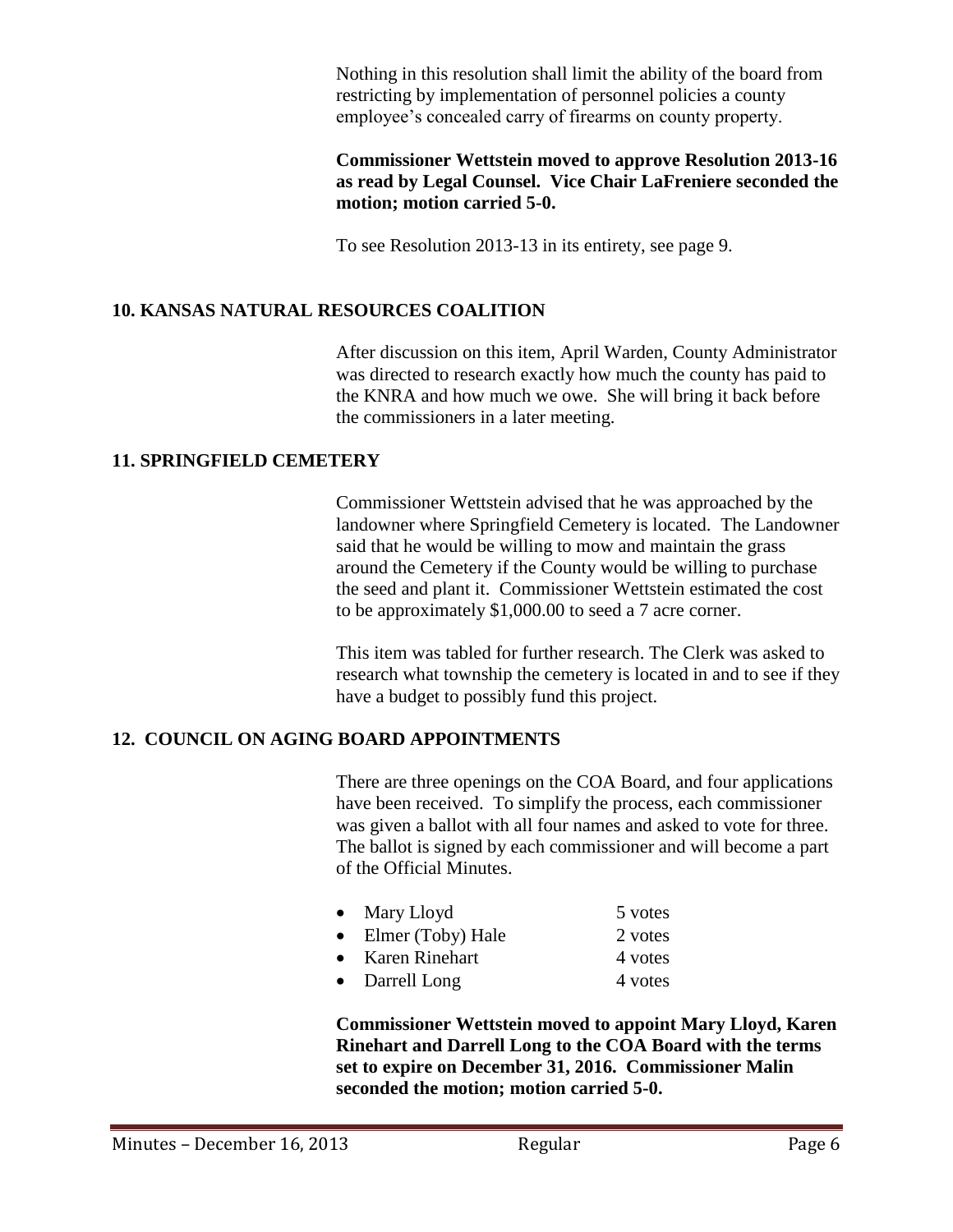### **13. JEDC BOARD APPOINTMENTS**

There is 1 vacancy on the JEDC Board (Three year term). Two applications were turned in for consideration. A ballot was given to each of the Commissioners and will be included in the Official Minutes. The Commissioners were asked to vote for one.

|           | Michael Brond | 5 votes |
|-----------|---------------|---------|
| $\bullet$ | Jack Taylor   | 0 votes |

**Commissioner Wettstein moved to appoint Michael Brond to the JEDC Board with the term set to expire on December 31, 2016. Vice Chair LaFreniere seconded the motion; motion carried 5-0.**

### **14. RURAL FIRE BOARD APPOINTMENTS**

The Rural Fire Board has five one-year positions for appointment. Five applications were received.

**Commissioner Rice moved to appoint the following applicants to the Rural Fire Board for a term set to expire December 31, 2014:**

**Rustin Wettstein John Lee Greg Freelove Christine Standard Rodney Lewis**

**Commissioner Malin seconded the motion; motion carried 5-0.**

#### **15. PLANNING & ZONING BOARD APPOINTMENTS**

There are two open vacancies on the Planning & Zoning Board. There is one vacancy from the Liberal area and the other from the Kismet area. No applications were received for the Liberal area position, leaving the vacancy unfilled. We only received the appointment of Gary Wyrick from the City of Kismet to be confirmed by the Seward County Commission to the P&Z Board.

**Commissioner Wettstein moved to re-appoint Gary Wyrick from Kismet to the Planning & Zoning Board for a term set to expire December 31, 2016. Commissioner Malin seconded the motion; motion carried 5-0.**

#### **16. EXECUTIVE SESSION Legal**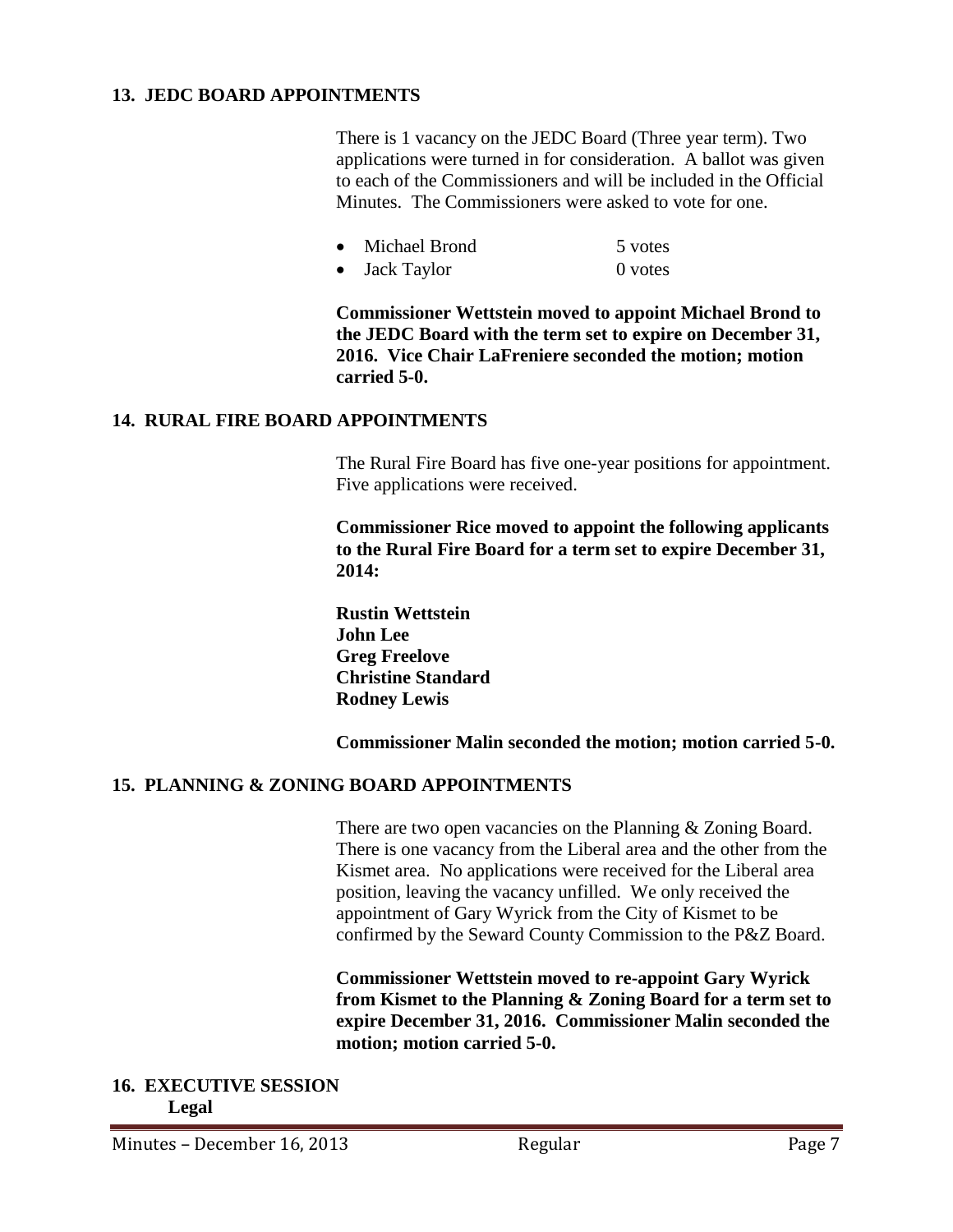**Commissioner Malin moved to recess into executive session for consultation with our attorney which would be deemed privileged in the attorney client relationship under K.S.A. 75- 4319(b)(2) for 25 minutes, to include Sheriff Bill McBride for a portion, Dan Diepenbrock, County Counsel, and April Warden, County Administrator, to reconvene in the Commission Chambers at 7:20 p.m. Vice Chair LaFreniere seconded the motion; motion carried 5-0.**

**The meeting recessed into Executive Session at 6:55pm.**

**Sheriff McBride left Executive Session at 7:05pm**

**The meeting resumed at 7:20pm**

**No action was taken as a result of the Executive Session.**

### **17. ADMINISTRATION COMMENTS**

April Warden, County Administrator, presented an update to the Commission.

## **18. COMMISSION COMMENTS**

Each of the commissioners had an opportunity to report on liaison meetings they had attended during the last two weeks.

### **19. SUGGESTION CARDS**

There were no suggestion cards.

## **ADJOURN Commissioner Rice moved to adjourn. Commissioner Malin seconded the motion; motion carried 5-0.**

The meeting adjourned at 7:30 p.m.

l Ada Linenbroker, Chairperson Stacia D. Long Seward County Commission Seward County Clerk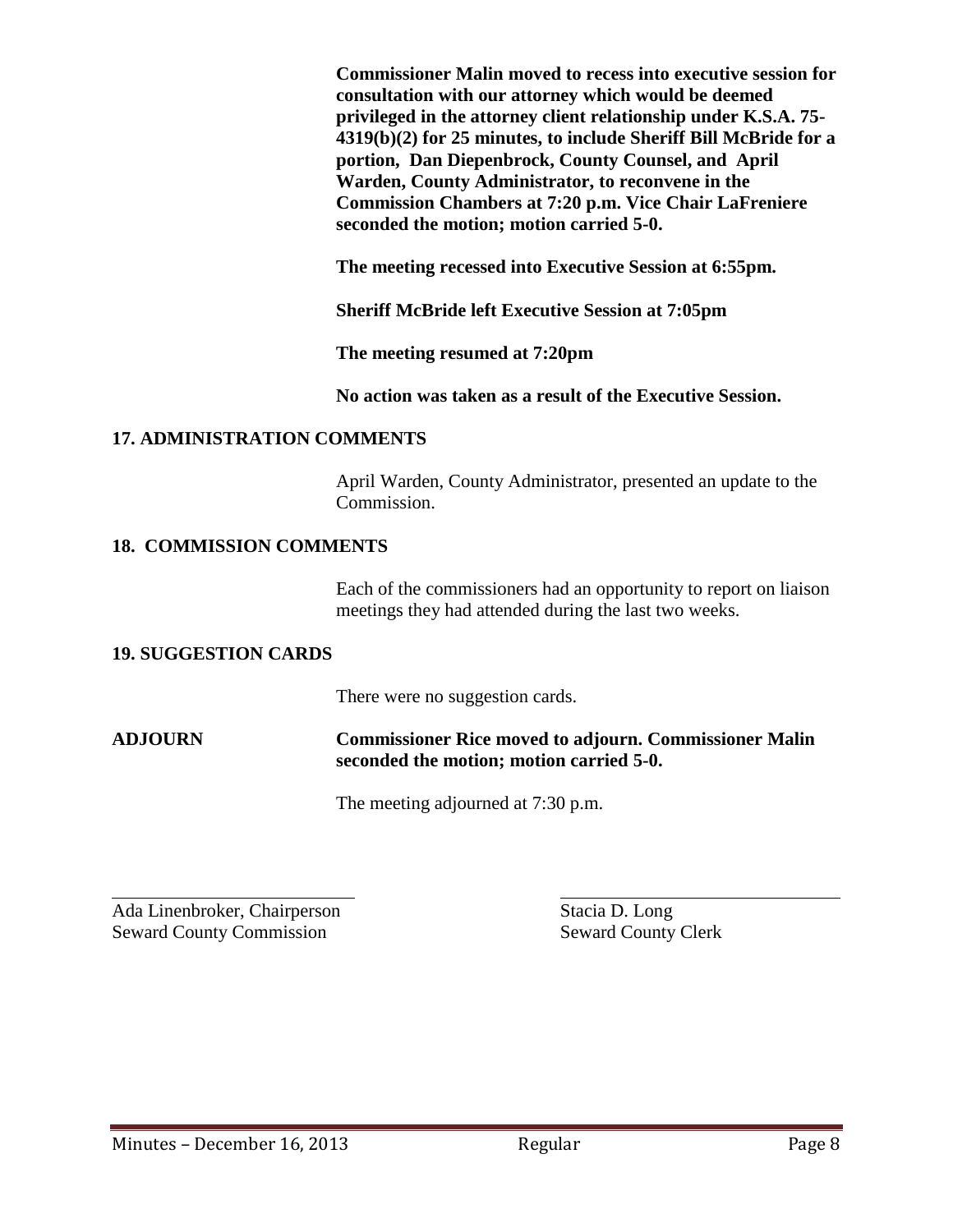## A RESOLUTION IN ACCORDANCE WITH H.B. 2052 PERTAINING TO THE CONCEALED AND UNCONCEALED CARRY OF FIREARMS IN COUNTY BUILDINGS

**WHEREAS**, by enactment of H.B. 2052, the Kansas legislature has mandated that effective July 1, 2013, the concealed carry of firearms in county buildings cannot be prohibited unless "adequate security measures" are in place;

**WHEREAS,** H.B. 2052 does not limit the ability of law enforcement agencies from prohibiting concealed or unconcealed carry into any secure area as determined by said agency;

**WHEREAS,** the Chief Judge of a judicial district may prohibit concealed carry by any person into a courtroom or ancillary courtrooms within the district if other means of security are utilized;

**WHEREAS**, the Board of Seward County Commissioners ("the board") duly exempted Seward County from H.B. 2052 until January 1, 2014, by so notifying the Attorney General by letter in accordance with H.B. 2052;

**WHEREAS**, it is in the desire and intent of the board to comply with and timely implement the mandates of H.B. 2052 by adoption of this resolution.

# **NOW THEREFORE, IT IS RESOLVED**, as follows:

## **Section 1:**

A person licensed to carry a concealed firearm in accordance with Kansas law shall be permitted to carry in all county buildings.

## **Section 2:**

Nothing in this resolution shall limit the ability of the Seward County Sheriff's Office from prohibiting concealed or unconcealed carry into any secure area of the Law Enforcement Center located at 501 North Washington Avenue, Liberal, Kansas, as determined by the Sheriff of Seward County.

## **Section 3:**

Nothing in this resolution shall limit the ability of the Chief District Judge of the 26<sup>th</sup> Judicial District from prohibiting concealed or unconcealed carry into courtrooms or ancillary courtrooms at the courthouse located at 415 North Washington Avenue, Liberal, Kansas, if other means of security are utilized, in compliance with H.B. 2052.